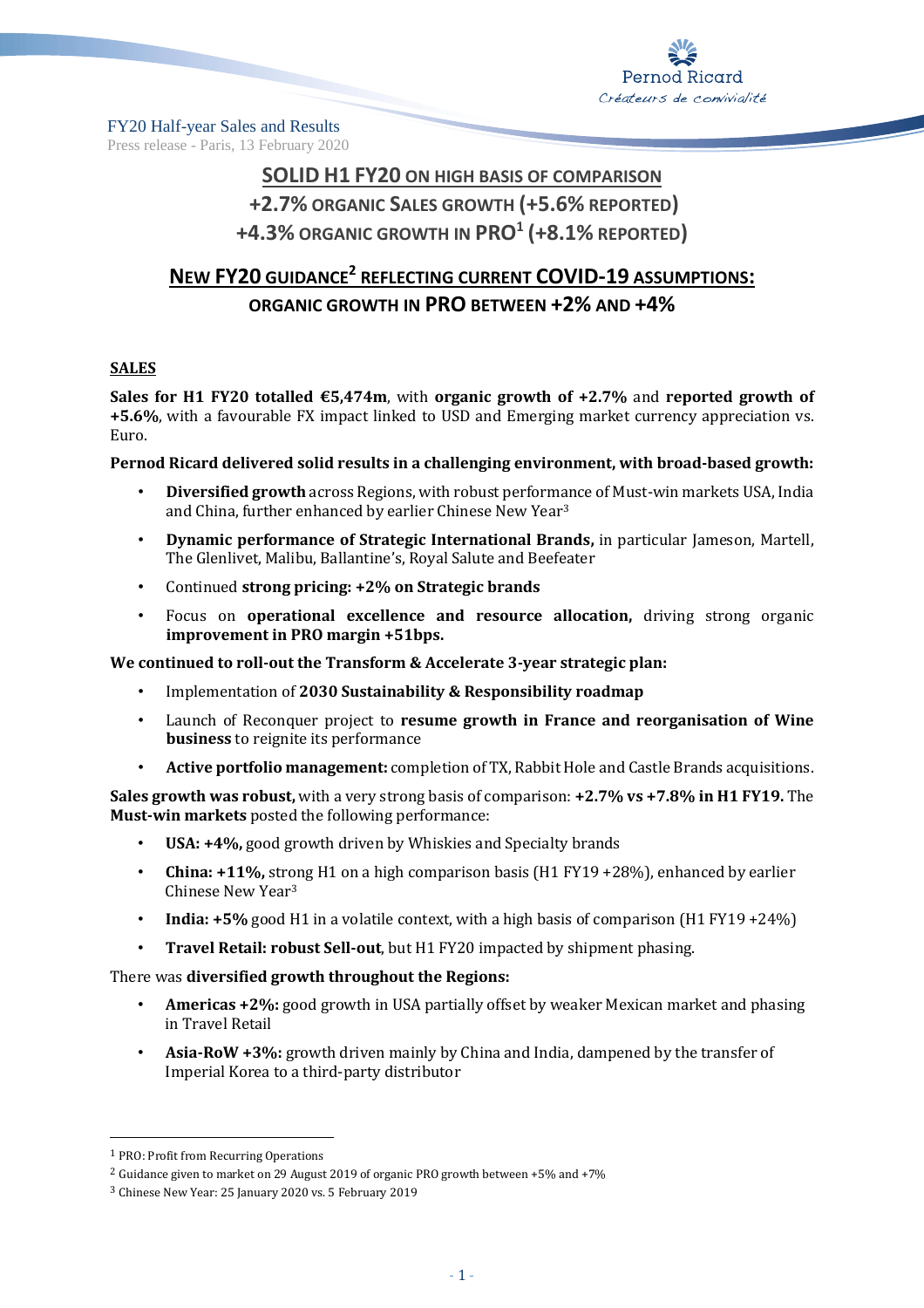

Press release - Paris, 13 February 2020

• **Europe +3%:** strong growth with improving trends, driven by Germany, UK and Eastern Europe acceleration, but difficulties remaining in France.

**Q2 Sales were €2,991m, with +3.8% organic growth (+6.9% reported),** following a soft Q1 FY20 (at +1%), and enhanced by earlier Chinese New Year.

#### **RESULTS**

**H1 FY20 PRO was €1,788m, with organic growth of +4.3%** and **+8.1% reported**. For full-year FY20, the **FX impact on PRO is estimated at c. +€70m1.**

**The H1 organic PRO margin was up by +51bps**, thanks to:

- Strong **pricing** on Strategic brands: **+2%**
- **Gross margin in slight decline -15bps,** following particularly strong H1 FY19 (+71bps):
	- ➢ Positive impact of earlier Chinese New Year but negative mix of India
	- $\triangleright$  Cost of Goods headwinds (in particular agave and grain neutral spirit (GNS) in India)
- **A&P: increase broadly in line with Sales,** with strong arbitration and focus behind strategic priorities
- **Structure: -2%** thanks to strong discipline and favourable phasing **(growth expected for full-year FY20)**
- **Positive FX impact of +€59m thanks mainly to USD** (EUR/USD 1.11 in H1 FY20 vs. 1.15 in H1 FY19) and Emerging market currency appreciation vs. Euro

The H1 FY20 corporate income **tax rate** on recurring items was **c.24%;** the rate is expected at **c. 25% for full-year FY20**.

**Group share of Net PRO was**  $\epsilon$ **1,216m,**  $+10\%$  reported vs. H1 FY19, thanks mainly to strong improvement in PRO.

**Group share of Net profit was €1,032m,** +1% reported vs. H1 FY19, despite strong improvement in PRO due mainly to non-recurring items.

#### **FREE CASH FLOW AND DEBT**

**Free Cash Flow was €570m**, while **increasing Capex and the ageing stock inventory build**, as expected.

**Net debt increased by €1,608m<sup>2</sup>** vs. 30 June 2019 to €8,228m at 31 December 2019 due mainly to increased M&A cash-out, an increased dividend payment and the start of the share buy-back programme<sup>3</sup> with  $\epsilon$ 223m purchased in H1 FY20. In H2 FY20, the programme will continue, with a new clip of €300m maximum, to be executed by 30 June 2020.

**The Net Debt/EBITDA** ratio at average rates<sup>4</sup> was 2.7x at 31 December 2019.

 $\overline{a}$ 

<sup>1</sup> Based on average FX rates projected on 11 February 2020, particularly a EUR/USD rate of 1.11

<sup>&</sup>lt;sup>2</sup> Including  $\epsilon$ 531m of lease liability, pursuant to implementation of IFRS16 norm

<sup>&</sup>lt;sup>3</sup> of up to €1bn over FY20 and FY21, announced on August 29th, 2019

<sup>4</sup> Based on average EUR/USD rates: 1.12 in 2019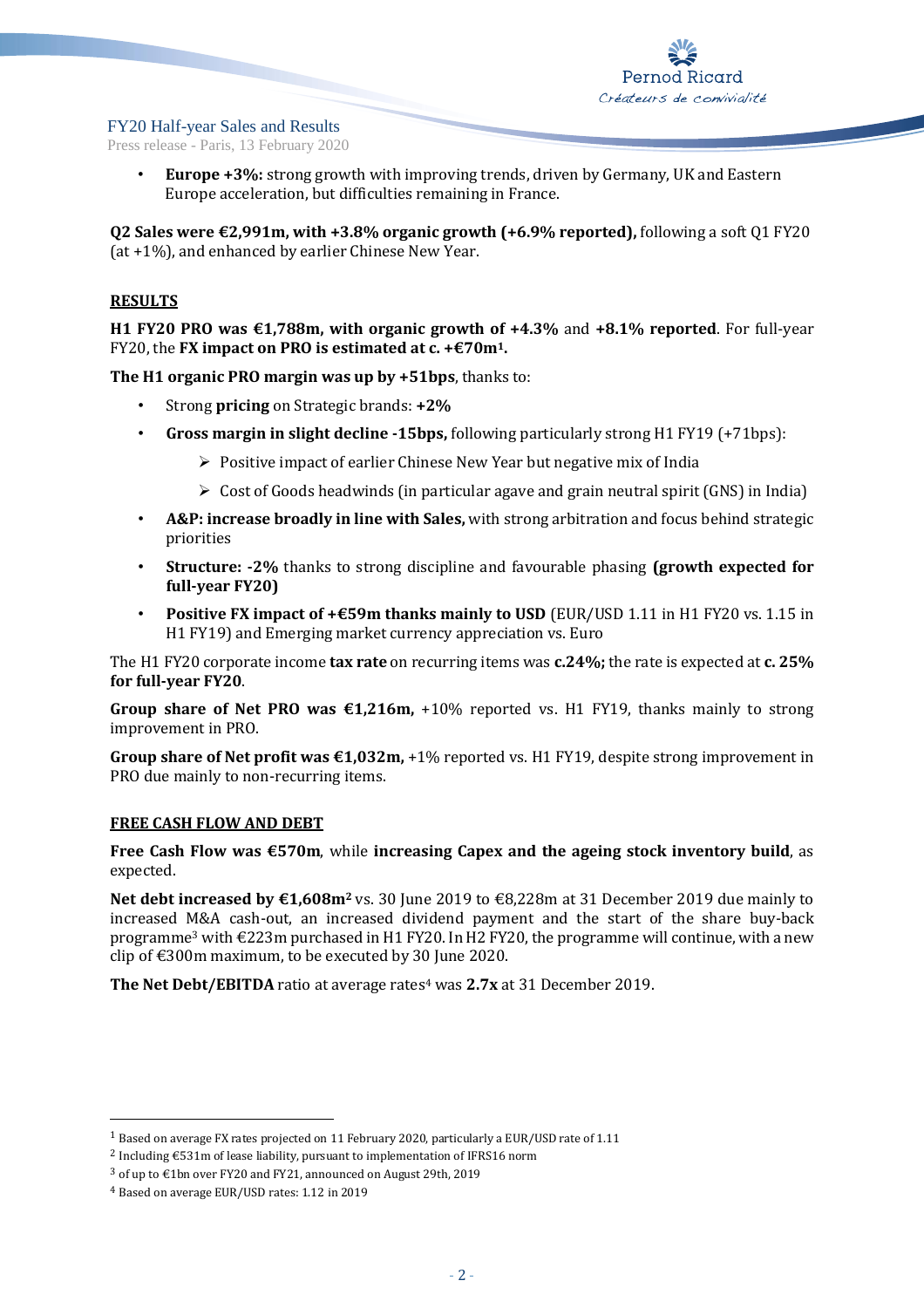

As part of this communication, **Alexandre Ricard**, Chairman and Chief Executive Officer, declared, "*H1 FY20 demonstrated solid growth and resilience of our business model. Our 3 year-plan Transform& Accelerate is driving success, as evidenced by the diversification of the sources of growth in terms of geographic footprint and categories, continued strong pricing and ultimately the improvement in operating leverage.*

*Looking to H2 FY20, the environment remains particularly uncertain from a geopolitical standpoint, with the additional pressure related to the COVID-19 outbreak. While we cannot currently predict the duration and extent of the impact, we remain confident in our strategy. Our first priority is to ensure the safety and wellbeing of our employees and business partners. I would like to praise the exemplary behaviour of our teams during this difficult time. We fully support their efforts, as well as those of the Chinese people and authorities to contain the epidemic.*

*Assuming a severe impact of COVID-19, mainly on Q3 FY20, we are at this stage providing a guidance of organic growth in Profit from Recurring Operations for full-year FY20 of +2% to +4% and will continue to closely monitor our environment. We will stay the strategic course and maintain priority investments in order to continue maximising longterm value creation."*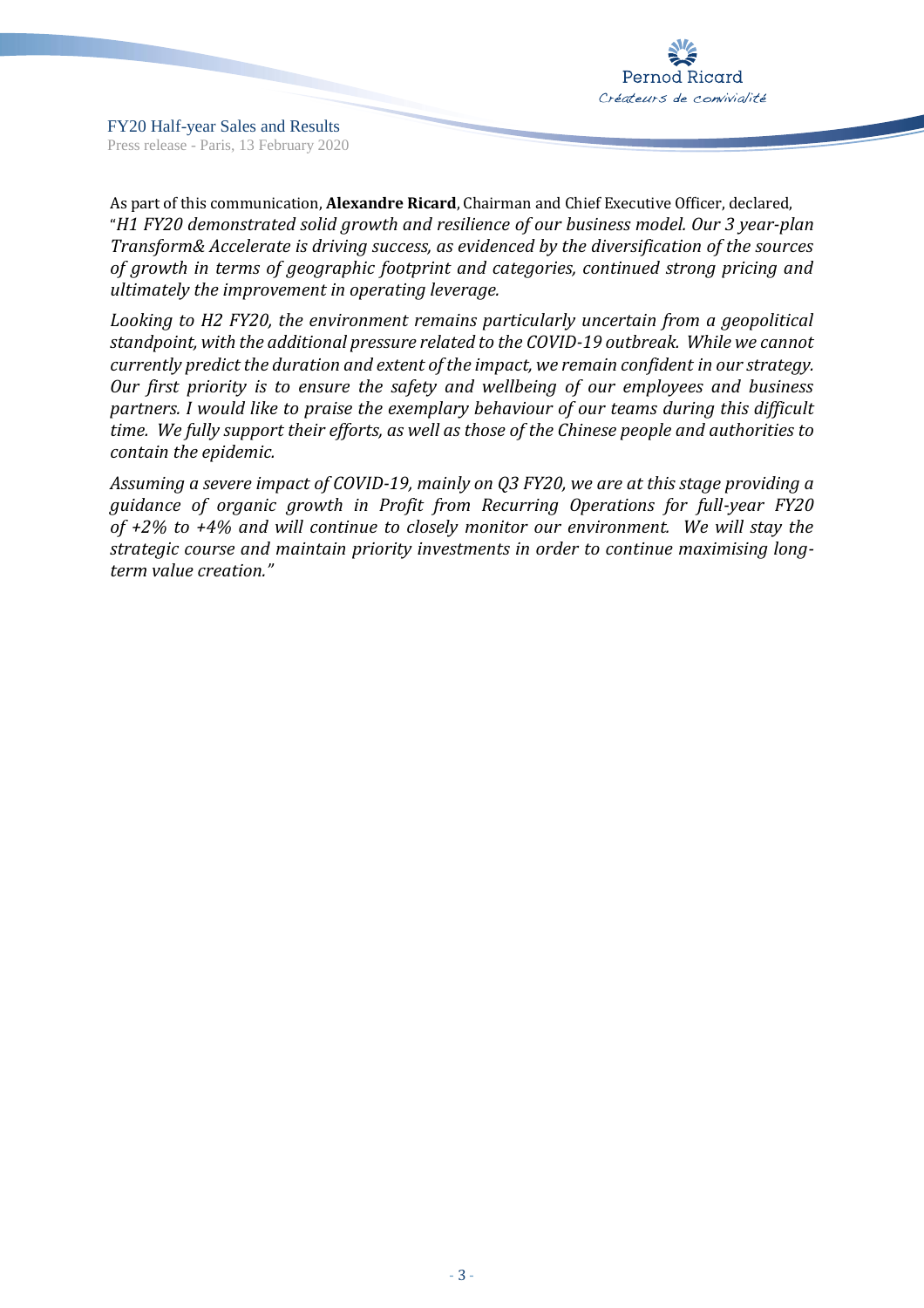Press release - Paris, 13 February 2020

*All growth data specified in this press release refers to organic growth (at constant FX and Group structure), unless otherwise stated. Data may be subject to rounding.*

*A detailed presentation of H1 FY20 Sales and Results can be downloaded from our website:* [www.pernod-ricard.com](http://www.pernod-ricard.com/)

*Audit procedures have been carried out on the half-year financial statements. The Statutory Auditors' report will be issued following their review of the management report.*

#### **Definitions and reconciliation of non-IFRS measures to IFRS measures**

*Pernod Ricard's management process is based on the following non-IFRS measures which are chosen for planning and reporting. The Group's management believes these measures provide valuable additional information for users of the financial statements in understanding the Group's performance. These non-IFRS measures should be considered as complementary to the comparable IFRS measures and reported movements therein.*

#### *Organic growth*

*Organic growth is calculated after excluding the impacts of exchange rate movements and acquisitions and disposals. Exchange rates impact is calculated by translating the current year results at the prior year's exchange rates.*

*For acquisitions in the current year, the post-acquisition results are excluded from the organic movement calculations. For acquisitions in the prior year, post-acquisition results are included in the prior year but are included in the organic movement calculation from the anniversary of the acquisition date in the current year.*

*Where a business, brand, brand distribution right or agency agreement was disposed of, or terminated, in the prior year, the Group, in the organic movement calculations, excludes the results for that business from the prior year. For disposals or terminations in the current year, the Group excludes the results for that business from the prior year from the date of the disposal or termination.*

*This measure enables to focus on the performance of the business which is common to both years and which represents those measures that local managers are most directly able to influence.*

#### *Profit from recurring operations*

*Profit from recurring operations corresponds to the operating profit excluding other non-current operating income and expenses.*

#### **About Pernod Ricard**

*Pernod Ricard is the No.2 worldwide producer of wines and spirits with consolidated sales of €9,182 million in FY19. Created in 1975 by the merger of Ricard and Pernod, the Group has developed through organic growth and acquisitions: Seagram (2001), Allied Domecq (2005) and Vin&Sprit (2008). Pernod Ricard, which owns 16 of the Top 100 Spirits Brands, holds one of the most prestigious and comprehensive brand portfolios in the industry, including: Absolut Vodka, Ricard pastis, Ballantine's, Chivas Regal, Royal Salute, and The Glenlivet Scotch whiskies, Jameson Irish whiskey, Martell cognac, Havana Club rum, Beefeater gin, Malibu liqueur, Mumm and Perrier-Jouët champagnes, as well Jacob's Creek, Brancott Estate, Campo Viejo, and Kenwood wines. Pernod Ricard's brands are distributed across over 160 markets, and by its own direct salesforce in 73 markets. The Group's decentralised organisation empowers its 19,000 employees to be true on-theground ambassadors of its vision of "Créateurs de Convivialité." As reaffirmed by the Group's three-year strategic plan, "Transform and Accelerate," deployed in 2018, Pernod Ricard's strategy focuses on investing in long-term, profitable growth for all stakeholders. The Group remains true to its three founding values: entrepreneurial spirit, mutual trust, and a strong sense of ethics. As illustrated by the 2030 roadmap supporting the United Nations Sustainable Development Goals (SDGs), "We bring good times from a good place." In recognition of Pernod Ricard's strong commitment to sustainable development and responsible consumption, it has received a Gold rating from Ecovadis and is ranked No. 1 in Vigeo Eiris for the beverage sector. Pernod Ricard is also a United Nation's Global Compact LEAD company. Pernod Ricard is listed on Euronext (Ticker: RI; ISIN Code: FR0000120693) and is part of the CAC 40 index.*

#### **Contacts**

| Julia Massies / VP, Financial Communications & Investor Relations | +33 (0) 141 00 41 07 |
|-------------------------------------------------------------------|----------------------|
| Charly Montet / Investor Relations Manager                        | +33 (0) 141 00 45 94 |
| Fabien Darrigues / External Communications Director               | +33 (0) 141 00 44 86 |
| Alison Donohoe / Press Relations Manager                          | +33 (0) 141 00 44 63 |
| Emmanuel Vouin / Press Relations Manager                          | +33 (0) 141 00 44 04 |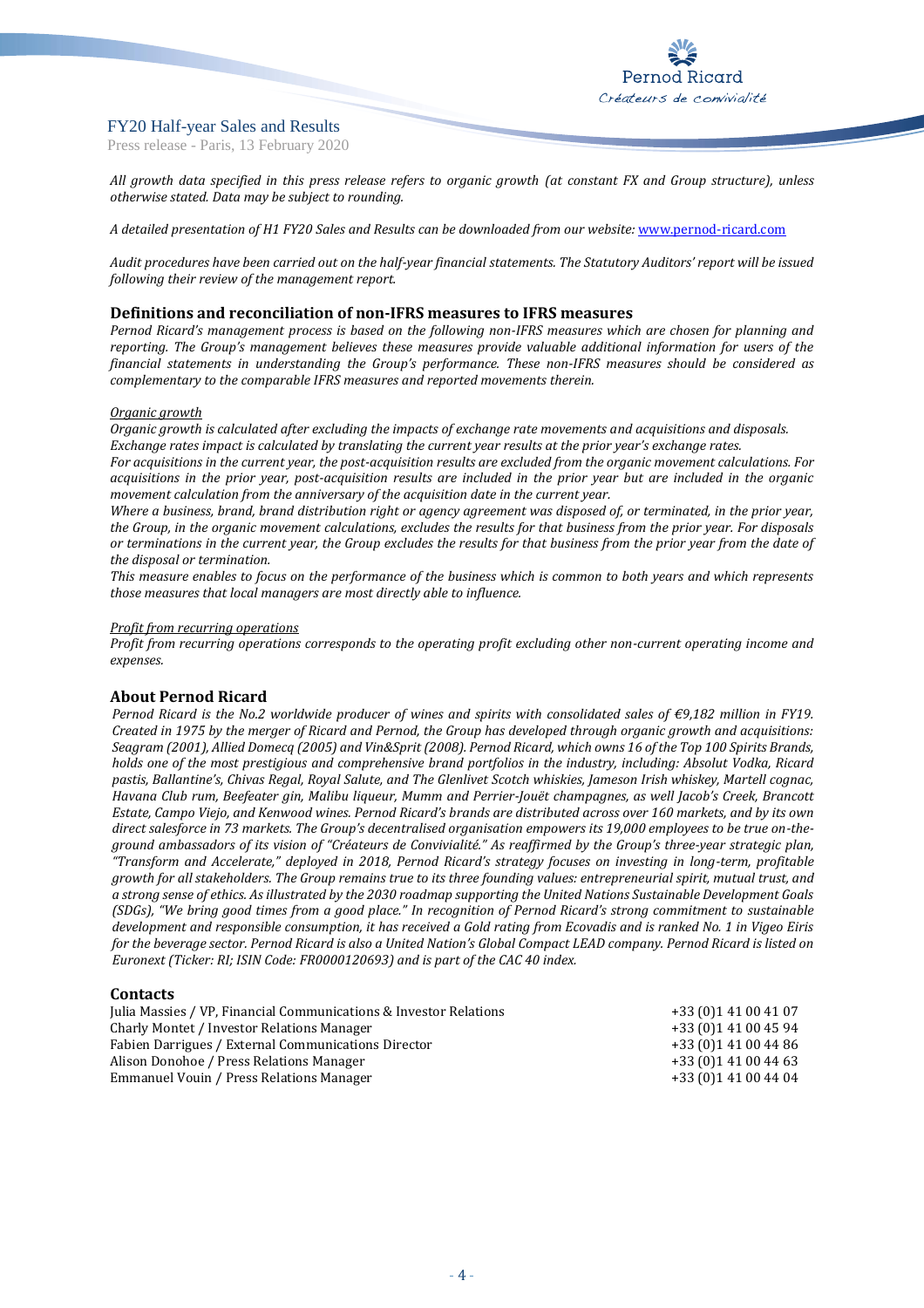

# **Appendices**

### **Emerging Markets**

|                    | <b>Asia-Rest of World</b> | <b>Americas</b>    | <b>Europe</b>   |
|--------------------|---------------------------|--------------------|-----------------|
| Algeria            | Mongolia                  | Argentina          | Albania         |
| Angola             | <b>Morocco</b>            | <b>Bolivia</b>     | Armenia         |
| Cambodia           | Mozambique                | <b>Brazil</b>      | Azerbaijan      |
| Cameroon           | <b>Myanmar</b>            | Caribbean          | <b>Belarus</b>  |
| China              | Namibia                   | Chile              | <b>Bosnia</b>   |
| Congo              | <b>Nigeria</b>            | Colombia           | <b>Bulgaria</b> |
| Egypt              | <b>Persian Gulf</b>       | Costa Rica         | Croatia         |
| Ethiopia           | Philippines               | Cuba               | Georgia         |
| Gabon              | Senegal                   | Dominican Republic | <b>Hungary</b>  |
| Ghana              | South Africa              | Ecuador            | Kazakhstan      |
| India              | Sri Lanka                 | Guatemala          | Kosovo          |
| Indonesia          | Syria                     | Honduras           | Latvia          |
| Iraq               | Tanzania                  | <b>Mexico</b>      | Lithuania       |
| <b>Ivory Coast</b> | <b>Thailand</b>           | Panama             | Macedonia       |
| Jordan             | <b>Tunisia</b>            | Paraguay           | Moldova         |
| Kenya              | <b>Turkey</b>             | Peru               | Montenegro      |
| Laos               | Uganda                    | <b>Puerto Rico</b> | Poland          |
| Lebanon            | Vietnam                   | Uruguay            | Romania         |
| Madagascar         | Zambia                    | Venezuela          | Russia          |
| Malaysia           |                           |                    | Serbia          |
|                    |                           |                    | Ukraine         |

### **Strategic International Brands' organic Sales growth**

|                                       | <b>Volumes</b><br><b>H1 FY20</b><br>(in 9Lcs millions) | <b>Organic Sales growth</b><br><b>H1FY20</b> | <b>Volumes</b> | Price/mix |
|---------------------------------------|--------------------------------------------------------|----------------------------------------------|----------------|-----------|
| <b>Absolut</b>                        | 6.3                                                    | $-1%$                                        | 1%             | $-2%$     |
| <b>Chivas Regal</b>                   | 2.6                                                    | $-2%$                                        | $-3%$          | 1%        |
| <b>Ballantine's</b>                   | 4.4                                                    | 5%                                           | 3%             | 1%        |
| <b>Ricard</b>                         | 2.4                                                    | $-5%$                                        | $-5%$          | 0%        |
| <b>Jameson</b>                        | 4.6                                                    | 9%                                           | 9%             | 0%        |
| <b>Havana Club</b>                    | 2.5                                                    | 6%                                           | 0%             | 6%        |
| <b>Malibu</b>                         | 2.0                                                    | 13%                                          | 9%             | 4%        |
| <b>Beefeater</b>                      | 1.9                                                    | 12%                                          | 13%            | $-1%$     |
| <b>Martell</b>                        | 1.6                                                    | 4%                                           | $-3%$          | 8%        |
| <b>The Glenlivet</b>                  | 0.7                                                    | 15%                                          | 8%             | 6%        |
| <b>Royal Salute</b>                   | 0.1                                                    | 17%                                          | 12%            | 5%        |
| <b>Mumm</b>                           | 0.5                                                    | $-3%$                                        | $-6%$          | 3%        |
| Perrier-Jouët                         | 0.2                                                    | 1%                                           | $-12%$         | 13%       |
| <b>Strategic International Brands</b> | 29.8                                                   | 4%                                           | 2%             | $2\%$     |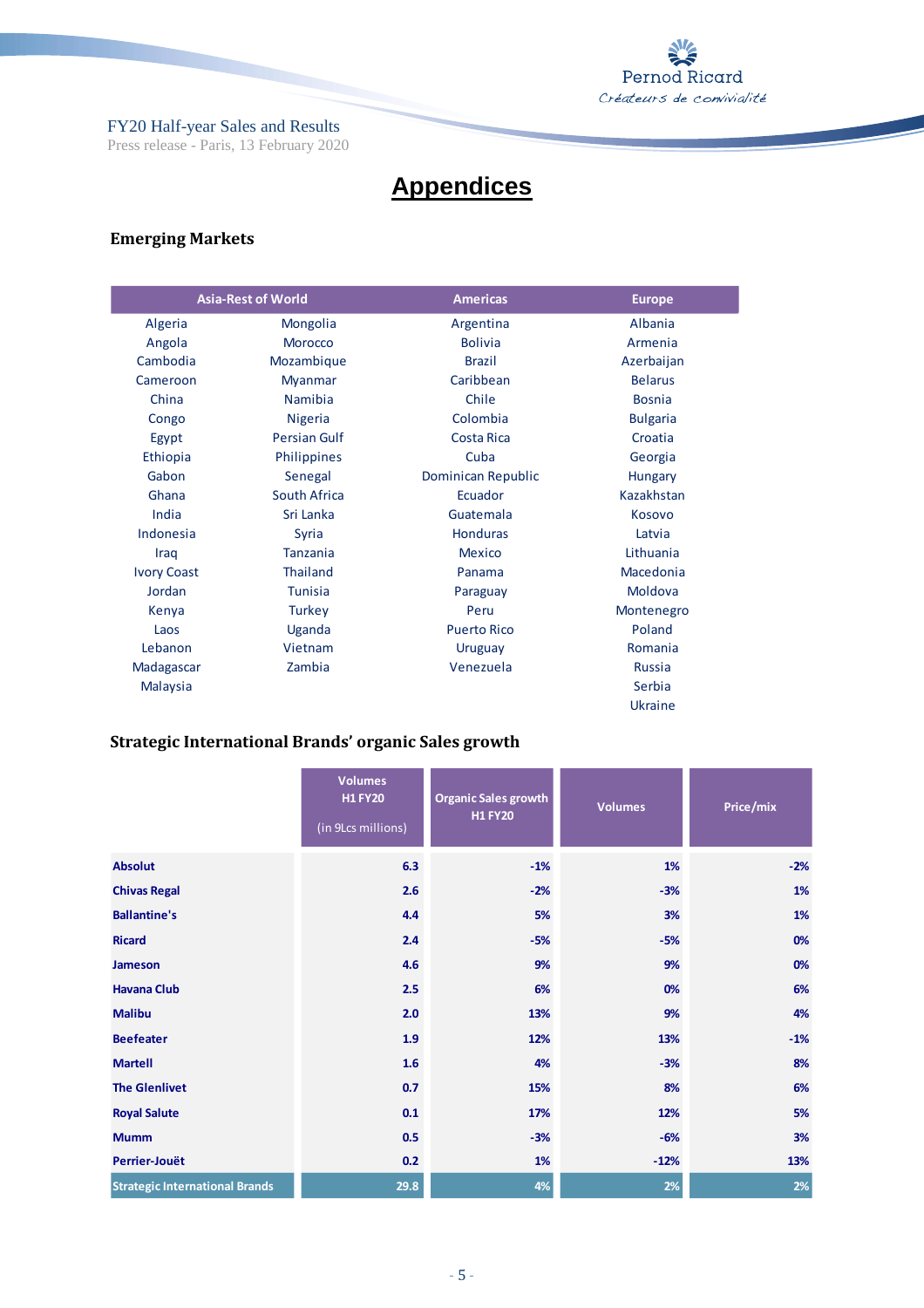

Press release - Paris, 13 February 2020

### **Sales Analysis by Period and Region**

| <b>Net Sales</b><br>$(\epsilon$ millions) | <b>H1 FY19</b> |        | <b>H1 FY20</b> |        |     | Change |     | <b>Organic Growth</b> |    | <b>Group Structure</b> | <b>Forex impact</b> |    |
|-------------------------------------------|----------------|--------|----------------|--------|-----|--------|-----|-----------------------|----|------------------------|---------------------|----|
| <b>Americas</b>                           | 1,389          | 26.8%  | 1,461          | 26.7%  | 72  | 5%     | 22  | 2%                    | 15 | 1%                     | 35                  | 2% |
| Asia / Rest of World                      | 2,266          | 43.7%  | 2,415          | 44.1%  | 149 | 7%     | 68  | 3%                    | 16 | 1%                     | 64                  | 3% |
| Europe                                    | 1,530          | 29.5%  | 1,598          | 29.2%  | 69  | 4%     | 47  | 3%                    | 7  | 0%                     | 14                  | 1% |
| World                                     | 5,185          | 100.0% | 5,474          | 100.0% | 289 | 6%     | 137 | 3%                    | 39 | $1\%$                  | 113                 | 2% |

| <b>Net Sales</b><br>(€ millions) | Q1 FY19 |        | <b>Q1 FY20</b> |        | Change |    | <b>Organic Growth</b> |    | <b>Group Structure</b> |    | <b>Forex impact</b> |    |
|----------------------------------|---------|--------|----------------|--------|--------|----|-----------------------|----|------------------------|----|---------------------|----|
| <b>Americas</b>                  | 636     | 26.6%  | 674            | 27.1%  | 37     | 6% | 14                    | 2% | $\overline{2}$         | 0% | 21                  | 3% |
| Asia / Rest of World             | 1,084   | 45.4%  | 1,116          | 44.9%  | 32     | 3% | (4)                   | 0% | 4                      | 0% | 32                  | 3% |
| Europe                           | 667     | 27.9%  | 694            | 27.9%  | 27     | 4% | 21                    | 3% | $\overline{2}$         | 0% | 4                   | 1% |
| World                            | 2,387   | 100.0% | 2,483          | 100.0% | 96     | 4% | 31                    | 1% | 8                      | 0% | 57                  | 2% |

| <b>Net Sales</b><br>(€ millions) | Q2 FY19 |        | <b>Q2 FY20</b> |        | Change |     | <b>Organic Growth</b> |    | <b>Group Structure</b> |    | <b>Forex impact</b> |    |
|----------------------------------|---------|--------|----------------|--------|--------|-----|-----------------------|----|------------------------|----|---------------------|----|
| <b>Americas</b>                  | 753     | 26.9%  | 788            | 26.3%  | 34     | 5%  | 8                     | 1% | 13                     | 2% | 14                  | 2% |
| Asia / Rest of World             | 1,182   | 42.2%  | 1,299          | 43.4%  | 117    | 10% | 73                    | 6% | 12                     | 1% | 32                  | 3% |
| Europe                           | 863     | 30.8%  | 904            | 30.2%  | 42     | 5%  | 26                    | 3% | 5                      | 1% | 10                  | 1% |
| World                            | 2,798   | 100.0% | 2,991          | 100.0% | 193    | 7%  | 106                   | 4% | 31                     | 1% | 56                  | 2% |

### **Summary Consolidated Income Statement**

| (€ millions)                                                                                                  | <b>H1 FY19</b> | <b>H1 FY20</b> | Change    |
|---------------------------------------------------------------------------------------------------------------|----------------|----------------|-----------|
| <b>Net sales</b>                                                                                              | 5,185          | 5,474          | 6%        |
| <b>Gross Margin after logistics costs</b>                                                                     | 3,239          | 3,419          | 6%        |
| Advertising and promotion expenses                                                                            | (799)          | (842)          | 5%        |
| <b>Contribution after A&amp;P expenditure</b>                                                                 | 2,440          | 2,577          | 6%        |
| Structure costs                                                                                               | (786)          | (789)          | 0%        |
| Profit from recurring operations                                                                              | 1,654          | 1,788          | 8%        |
| Financial income/(expense) from recurring operations                                                          | (157)          | (164)          | 5%        |
| Corporate income tax on items from recurring operations                                                       | (379)          | (392)          | 3%        |
| Net profit from discontinued operations, non-controlling interests<br>and share of net income from associates | (13)           | (15)           | 17%       |
| Group share of net profit from recurring operations                                                           | 1,105          | 1,216          | 10%       |
| Other operating income & expenses                                                                             | (66)           | (152)          | <b>NA</b> |
| Financial income/(expense) from non-recurring operations                                                      | 1              | (1)            | <b>NA</b> |
| Corporate income tax on items from non recurring operations                                                   | (18)           | (31)           | <b>NA</b> |
| Group share of net profit                                                                                     | 1,023          | 1,032          | 1%        |
| Non-controlling interests                                                                                     | 14             | 14             | 4%        |
| <b>Net profit</b>                                                                                             | 1,036          | 1,046          | 1%        |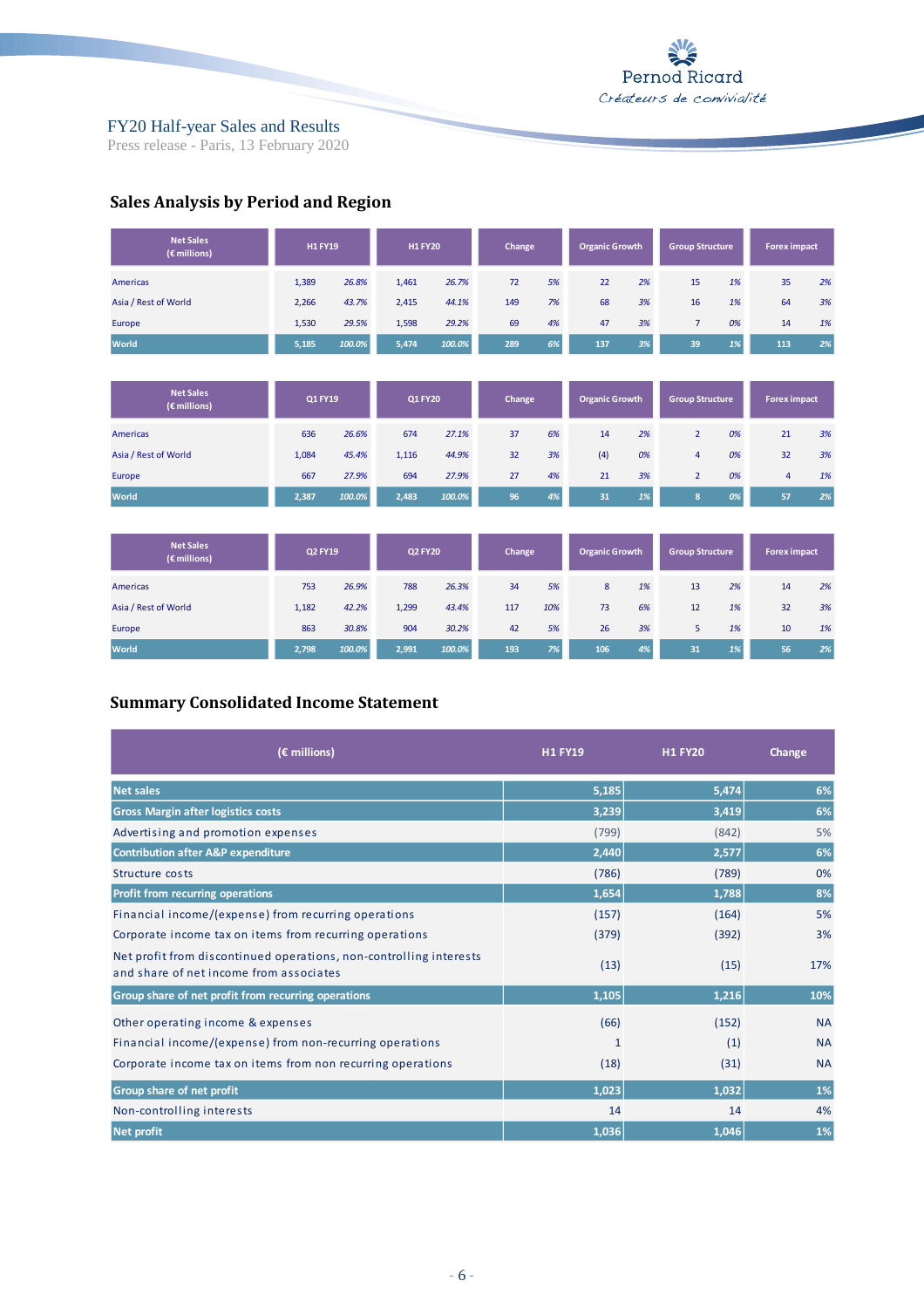

Press release - Paris, 13 February 2020

### **Profit from Recurring Operations by Region**

### **World**

| (€ millions)                            | <b>H1 FY19</b> |        | <b>H1 FY20</b> |        | Change |    | <b>Organic Growth</b> |    | <b>Group Structure</b> |    | <b>Forex impact</b> |    |
|-----------------------------------------|----------------|--------|----------------|--------|--------|----|-----------------------|----|------------------------|----|---------------------|----|
| Net sales (Excl. T&D)                   | 5,185          | 100.0% | 5.474          | 100.0% | 289    | 6% | 137                   | 3% | 39                     | 1% | 113                 | 2% |
| Gross margin after logistics costs      | 3,239          | 62.5%  | 3.419          | 62.5%  | 180    | 6% | 78                    | 2% | 20                     | 1% | 82                  | 3% |
| Advertising & promotion                 | (799)          | 15.4%  | (842)          | 15.4%  | (43)   | 5% | (21)                  | 3% | (7)                    | 1% | (15)                | 2% |
| <b>Contribution after A&amp;P</b>       | 2.440          | 47.1%  | 2.577          | 47.1%  | 136    | 6% | 57                    | 2% | 13                     | 1% | 66                  | 3% |
| <b>Profit from recurring operations</b> | 1,654          | 31.9%  | 1,788          | 32.7%  | 134    | 8% | 71                    | 4% | 3                      | 0% | 59                  | 4% |

#### **Americas**

| (€ millions)                            | <b>H1 FY19</b> |        | <b>H1 FY20</b> |        | Change |    | <b>Organic Growth</b> |       | <b>Group Structure</b> |       | <b>Forex impact</b> |    |
|-----------------------------------------|----------------|--------|----------------|--------|--------|----|-----------------------|-------|------------------------|-------|---------------------|----|
| Net sales (Excl. T&D)                   | 1.389          | 100.0% | 1.461          | 100.0% | 72     | 5% | 22                    | 2%    | 15                     | 1%    | 35                  | 2% |
| Gross margin after logistics costs      | 942            | 67.8%  | 986            | 67.5%  | 44     | 5% | 5                     | 1%    | 11                     | 1%    | 28                  | 3% |
| Advertising & promotion                 | (276)          | 19.8%  | (285)          | 19.5%  | (9)    | 3% | (1)                   | 0%    | (2)                    | 1%    | (6)                 | 2% |
| <b>Contribution after A&amp;P</b>       | 666            | 48.0%  | 701            | 48.0%  | 35     | 5% | $\overline{a}$        | 1%    | 9                      | 1%    | 22                  | 3% |
| <b>Profit from recurring operations</b> | 470            | 33.8%  | 486            | 33.3%  | 16     | 3% | (8)                   | $-2%$ | 5.                     | $1\%$ | 18                  | 4% |

#### **Asia / Rest of the World**

| (€ millions)                            | <b>H1 FY19</b> |        | <b>H1 FY20</b> |        |      | Change |      | <b>Organic Growth</b> |     | <b>Group Structure</b> | <b>Forex impact</b> |    |
|-----------------------------------------|----------------|--------|----------------|--------|------|--------|------|-----------------------|-----|------------------------|---------------------|----|
| Net sales (Excl. T&D)                   | 2.266          | 100.0% | 2.415          | 100.0% | 149  | 7%     | 68   | 3%                    | 16  | 1%                     | 64                  | 3% |
| Gross margin after logistics costs      | 1.353          | 59.7%  | 1.442          | 59.7%  | 89   | 7%     | 38   | 3%                    | 6   | 0%                     | 45                  | 3% |
| Advertising & promotion                 | (309)          | 13.6%  | (341)          | 14.1%  | (32) | 10%    | (20) | 7%                    | (4) | 1%                     | (8)                 | 2% |
| <b>Contribution after A&amp;P</b>       | 1.044          | 46.1%  | 1,101          | 45.6%  | 57   | 5%     | 18   | 2%                    |     | 0%                     | 37                  | 4% |
| <b>Profit from recurring operations</b> | 766            | 33.8%  | 833            | 34.5%  | 67   | 9%     | 36'  | 5%                    | (2) | 0%                     | 33                  | 4% |

#### **Europe**

| $(\epsilon$ millions)              |       | <b>H1 FY19</b> |       | <b>H1 FY20</b> |     | Change |              | <b>Organic Growth</b> |     | <b>Group Structure</b> | Forex impact |    |
|------------------------------------|-------|----------------|-------|----------------|-----|--------|--------------|-----------------------|-----|------------------------|--------------|----|
| Net sales (Excl. T&D)              | 1.530 | 100.0%         | 1,598 | 100.0%         | 69  | 4%     | 47           | 3%                    |     | 0%                     | 14           | 1% |
| Gross margin after logistics costs | 944   | 61.7%          | 991   | 62.0%          | 46  | 5%     | 35           | 4%                    | 3   | 0%                     | 9            | 1% |
| Advertising & promotion            | (214) | 14.0%          | (216) | 13.5%          | (2) | 1%     | $\mathbf{0}$ | 0%                    | (1) | 0%                     | (1)          | 1% |
| <b>Contribution after A&amp;P</b>  | 730   | 47.7%          | 775   | 48.5%          | 45  | 6%     | 35           | 5%                    |     | 0%                     | 8            | 1% |
| Profit from recurring operations,  | 418   | 27.3%          | 468   | 29.3%          | 50  | 12%    | 43           | 10%                   | (0) | 0%                     |              | 2% |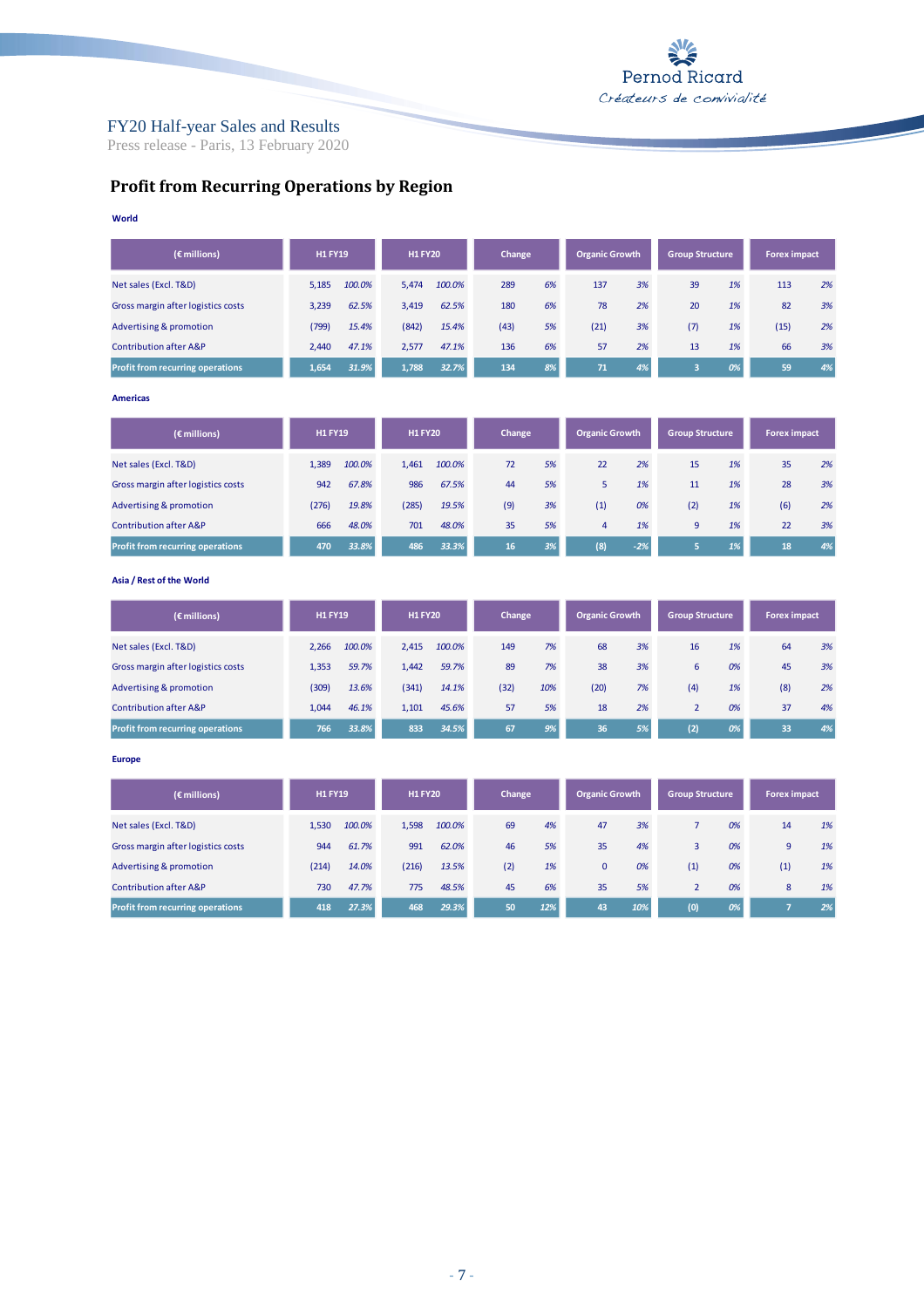

Press release - Paris, 13 February 2020

### **Foreign Exchange Impact**

| Forex impact H1 FY20  |            |       | Average rates evolution               | <b>On Net Sales</b> | On Profit from<br><b>Recurring</b> |                 |
|-----------------------|------------|-------|---------------------------------------|---------------------|------------------------------------|-----------------|
| (€ millions)          |            |       | %<br><b>H1 FY19</b><br><b>H1 FY20</b> |                     | <b>Operations</b>                  |                 |
| US dollar             | <b>USD</b> | 1.15  | 1.11                                  | $-3.7%$             | 50                                 | 29              |
| Chinese yuan          | <b>CNY</b> | 7.91  | 7.80                                  | $-1.3%$             | 8                                  | $6\phantom{1}6$ |
| Indian rupee          | <b>INR</b> | 81.93 | 78.59                                 | $-4.1%$             | 25                                 | 8               |
| <b>Russian rouble</b> | <b>RUB</b> | 76.13 | 71.19                                 | $-6.5%$             | 10                                 | 8               |
| Other                 |            |       |                                       |                     | 20                                 | $\overline{7}$  |
| <b>Total</b>          |            |       |                                       |                     | 113                                | 59              |

#### **For full-year FY20, a positive FX impact on PRO of c. +€70m is expected<sup>1</sup>**

*Notes:*

*Impact on PRO includes strategic hedging on Forex*

*1. Based on average FX rates projected on 11 February 2020, particularly EUR/USD rate of 1.11*

### **Sensitivity of profit and debt to EUR/USD exchange rate**

### Estimated impact of a **1% appreciation of the USD** and linked currencies(1)

| Impact on the income statement $^{(2)}$  | $(E \text{ millions})$ |
|------------------------------------------|------------------------|
| Profit from recurring operations         | 15                     |
| <b>Financial expenses</b>                | (1)                    |
| Pre-tax profit from recurring operations | 14                     |

| Impact on the balance sheet     | $(\epsilon$ millions) |
|---------------------------------|-----------------------|
| Increase/(decrease) in net debt | +41                   |

*(1) CNY, HKD (2) Full-year effect*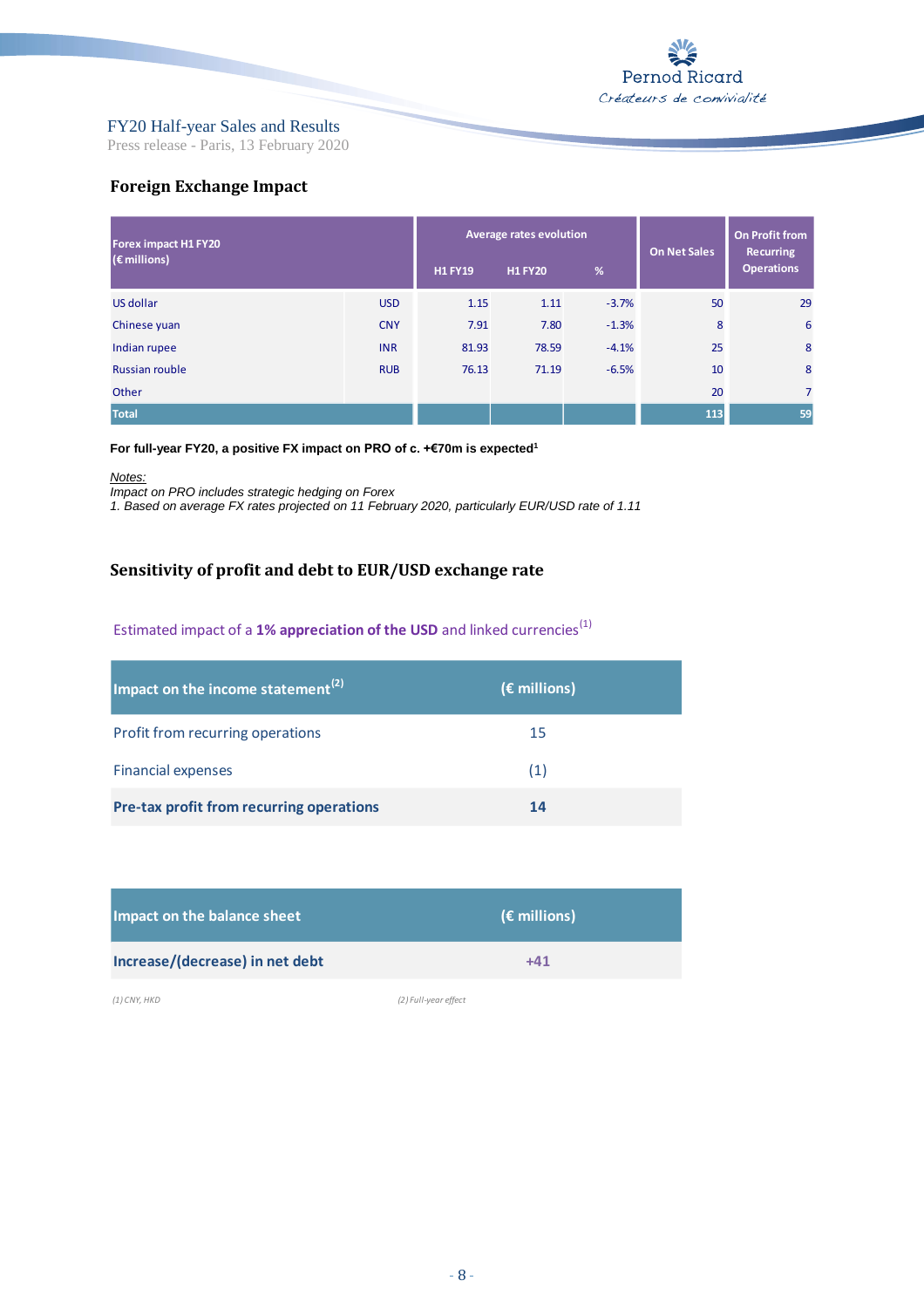Press release - Paris, 13 February 2020

### **Balance Sheet**

| <b>Assets</b><br>(€ millions)                     | 30/06/2019 | 31/12/2019     |
|---------------------------------------------------|------------|----------------|
| (Net book value)                                  |            |                |
| <b>Non-current assets</b>                         |            |                |
| Intangible assets and goodwill                    | 17,074     | 17,640         |
| Tangible assets and other assets                  | 4,002      | 3,626          |
| Deferred tax assets                               | 1,590      | 1,615          |
| <b>Total non-current assets</b>                   | 22,665     | 22,882         |
|                                                   |            |                |
| <b>Current assets</b>                             |            |                |
| Inventories                                       | 5,756      | 6,046          |
| aged work-in-progress                             | 4,788      | 5,047          |
| non-aged work-in-progress                         | 79         | 76             |
| other inventories                                 | 889        | 923            |
| Receivables (*)                                   | 1,226      | 2,159          |
| <b>Trade receivables</b>                          | 1,168      | 2,101          |
| Other trade receivables                           | 59         | 58             |
| Other current assets                              | 359        | 302            |
| Other operating current assets                    | 291        | 295            |
| Tangible/intangible current assets                | 67         | $\overline{7}$ |
| Tax receivable                                    | 105        | 89             |
| Cash and cash equivalents and current derivatives | 929        | 1,180          |
| <b>Total current assets</b>                       | 8,375      | 9,776          |
| Assets held for sale                              | 5          | 97             |
| <b>Total assets</b>                               | 31.045     | 32,755         |
| (*) after disposals of receivables of:            | 674        | 827            |

| Liabilities and shareholders' equity<br>(€ millions)         | 30/06/2019<br>restated* | 31/12/2019 |
|--------------------------------------------------------------|-------------------------|------------|
| <b>Group Shareholders' equity</b>                            | 15,987                  | 15,687     |
| Non-controlling interests                                    | 195                     | 220        |
| of which profit attributable to non-controlling interests    | 27                      | 12         |
| <b>Total Shareholders' equity</b>                            | 16,182                  | 15,907     |
|                                                              |                         |            |
| Non-current provisions and deferred tax liabilities          | 3,584                   | 3,619      |
| <b>Bonds non-current</b>                                     | 6,071                   | 7,618      |
| Lease liabilities - non-current                              |                         | 424        |
| Non-current financial liabilities and derivative instruments | 379                     | 92         |
| <b>Total non-current liabilities</b>                         | 10,034                  | 11,753     |
|                                                              |                         |            |
| <b>Current provisions</b>                                    | 149                     | 213        |
| Operating payables                                           | 2,187                   | 2,429      |
| Other operating payables                                     | 1,058                   | 770        |
| of which other operating payables                            | 660                     | 721        |
| of which tangible/intangible current payables                | 398                     | 49         |
| Tax payable                                                  | 307                     | 389        |
| Bonds - current                                              | 944                     | 948        |
| Lease liabilities - current                                  |                         | 93         |
| Current financial liabilities and derivatives                | 182                     | 240        |
| <b>Total current liabilities</b>                             | 4,826                   | 5,082      |
|                                                              |                         |            |
| Liabilities held for sale                                    | $\overline{2}$          | 14         |
| Total liabilities and shareholders' equity                   | 31,045                  | 32,755     |

*\* Opening position of Group Balance Sheet Liabilities have been restated from impact of IFRIC 23 first application*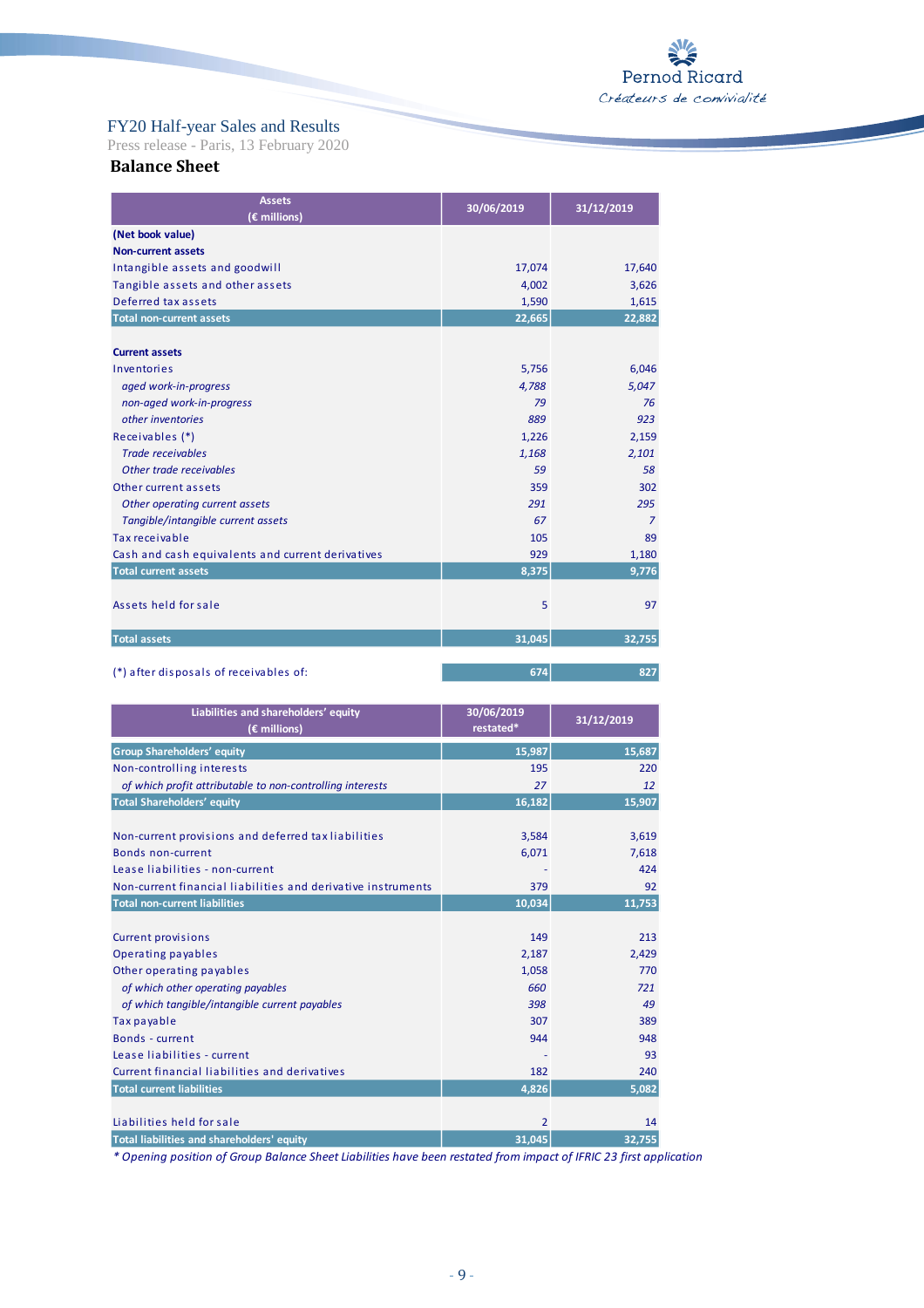Press release - Paris, 13 February 2020

### **Analysis of Working Capital Requirement**

| (€ millions)                                      | June<br>2018 | <b>December</b><br>2018 | June<br>2019 | <b>December</b><br>2019 | <b>H1 FY19 WC</b><br>change* | <b>H1 FY20 WC</b><br>$change*$ |
|---------------------------------------------------|--------------|-------------------------|--------------|-------------------------|------------------------------|--------------------------------|
| Aged work in progress                             | 4,532        | 4,581                   | 4,788        | 5,047                   | 64                           | 123                            |
|                                                   | 10           | 29                      | 12           | 13                      | 19                           |                                |
| Advances to suppliers for wine and ageing spirits |              |                         |              |                         |                              | 1                              |
| Payables on wine and ageing spirits               | (96)         | (172)                   | (105)        | (182)                   | (77)                         | (77)                           |
| Net aged work in progress                         | 4,447        | 4,439                   | 4,695        | 4,878                   | $\overline{7}$               | 47                             |
|                                                   |              |                         |              |                         |                              |                                |
| Trade receivables before factoring/securitization | 1,641        | 2,704                   | 1,842        | 2,928                   | 1,054                        | 1,070                          |
| Advances from customers                           | (6)          | (6)                     | (24)         | (17)                    | (1)                          | 7                              |
| Other receivables                                 | 353          | 305                     | 338          | 340                     | (1)                          | (20)                           |
| Other inventories                                 | 869          | 849                     | 889          | 923                     | (16)                         | 15                             |
| Non-aged work in progress                         | 71           | 84                      | 79           | 76                      | 11                           | (3)                            |
| Trade payables and other                          | (2,471)      | (2,719)                 | (2,717)      | (2,951)                 | (238)                        | (206)                          |
| Gross operating working capital                   | 457          | 1,217                   | 405          | 1,299                   | 809                          | 864                            |
|                                                   |              |                         |              |                         |                              |                                |
| Factoring/Securitization impact                   | (610)        | (772)                   | (674)        | (827)                   | (162)                        | (143)                          |
| <b>Net Operating Working Capital</b>              | (153)        | 445                     | (269)        | 472                     | 648                          | 721                            |
|                                                   |              |                         |              |                         |                              |                                |
| <b>Net Working Capital</b>                        | 4,294        | 4,884                   | 4,427        | 5,350                   | 654                          | 768                            |
|                                                   |              |                         |              |                         |                              |                                |

**3 5**

### **Net Debt**

| (€ millions)                                         |                | 30/06/2019  |              |                | 31/12/2019         |              |  |
|------------------------------------------------------|----------------|-------------|--------------|----------------|--------------------|--------------|--|
|                                                      | <b>Current</b> | Non-current | <b>Total</b> | <b>Current</b> | <b>Non-current</b> | <b>Total</b> |  |
| <b>Bonds</b>                                         | 944            | 6,071       | 7,015        | 948            | 7,618              | 8,566        |  |
| Syndicated Ioan                                      |                |             |              |                |                    |              |  |
| Commercial paper                                     |                |             |              |                |                    |              |  |
| Other loans and long-term debts                      | 177            | 363         | 540          | 226            | 81                 | 307          |  |
| <b>Other financial liabilities</b>                   | 177            | 363         | 540          | 226            | 81                 | 307          |  |
| <b>Gross Financial debt</b>                          | 1,121          | 6,434       | 7,555        | 1,174          | 7,698              | 8,873        |  |
| Fair value hedge derivatives - assets                |                | (13)        | (13)         |                | (15)               | (15)         |  |
| Fair value hedge derivatives - liabilities           |                | 2           | 2            |                | 0                  | $\mathbf 0$  |  |
| <b>Fair value hedge derivatives</b>                  | н              | (12)        | (12)         | ٠              | (15)               | (15)         |  |
| Net investment hedge derivatives - assets            |                |             | ÷,           |                |                    |              |  |
| Net investment hedge derivatives -liabilities        |                |             |              |                |                    |              |  |
| Net investment hedge derivatives                     | ۰              | ٠           |              | ۳              | ۰                  |              |  |
| Net asset hedging derivative instruments - assets    |                |             |              |                |                    |              |  |
| Net asset hedging derivative instruments-liabilities | 0              |             | 0            | 4              |                    |              |  |
| Net asset hedging derivative instruments             | $\mathbf{0}$   | ٠           | $\mathbf{0}$ | 4              | н                  |              |  |
| <b>Financial debt after Hedging</b>                  | 1,121          | 6,422       | 7,543        | 1,178          | 7,684              | 8,862        |  |
| <b>Cash and cash equivalents</b>                     | (923)          |             | (923)        | (1, 152)       | Е                  | (1, 152)     |  |
| Net financial debt excluding lease liability         | 198            | 6,422       | 6,620        | 26             | 7,684              | 7,710        |  |
| Lease Liability*                                     | ٠              | н           |              | 93             | 424                | 517          |  |
| <b>Net financial debt</b>                            | 198            | 6,422       | 6,620        | 120            | 8,108              | 8,228        |  |

*\*Lease liabilities at 31 December 2019 include the contract previously qualified as "Financial leases" and disclosed under "Other loans and financial debts" at 30 June 2019 for an amount of €28 million.*

<sup>\*</sup> at average rates **651 763** Of which recurring variation Of which non recurring variation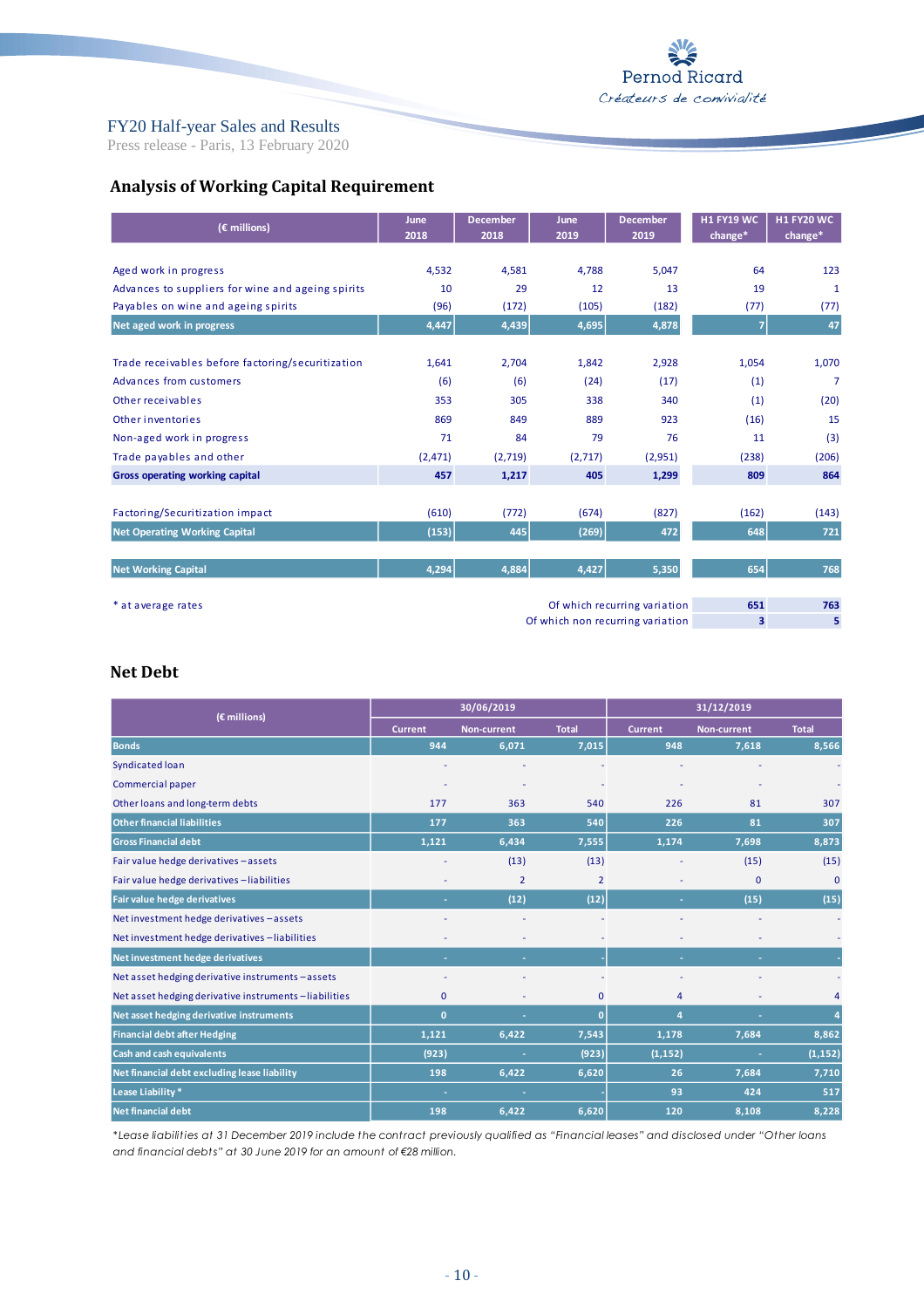Press release - Paris, 13 February 2020

### **Change in Net Debt**

| (€ millions)                                                                                                | 31/12/2018 | 31/12/2019 |
|-------------------------------------------------------------------------------------------------------------|------------|------------|
| Operating profit                                                                                            | 1,588      | 1,636      |
| Depreciation and amortisation                                                                               | 111        | 174        |
| Net change in impairment of goodwill, PPE and intangible assets                                             | 26         | 8          |
| Net change in provisions                                                                                    | 4          | 75         |
| Retreatment of contributions to pension plans acquired from Allied Domecq and others                        | 3          |            |
| Changes in fair value on commercial derivatives and biological assets                                       | (5)        | (3)        |
| Net (gain)/loss on disposal of assets                                                                       | (1)        | (7)        |
| Share-based payments                                                                                        | 18         | 21         |
| Self-financing capacity before interest and tax <sup>(1)</sup>                                              | 1,744      | 1,903      |
| Decrease / (increase) in working capital requirements                                                       | (654)      | (768)      |
| Net interest and tax payments                                                                               | (374)      | (401)      |
| Net acquisitions of non financial assets and others                                                         | (131)      | (164)      |
| Free Cash Flow <sup>(2)</sup>                                                                               | 585        | 570        |
| of which recurring Free Cash Flow <sup>(3)</sup>                                                            | 622        | 627        |
| Net acquisition of financial assets and activities and others                                               | (103)      | (540)      |
| Dividends paid                                                                                              | (636)      | (843)      |
| (Acquisition) / Disposal of treasury shares                                                                 | (54)       | (228)      |
| Decrease / (increase) in net debt (before currency translation adjustments and IFRS 16 non cash impacts)    | (208)      | (1,041)    |
| IFRS 15 opening adjustment                                                                                  | 16         |            |
| Foreign currency translation adjustment                                                                     | (69)       | (36)       |
| Non cash impact on lease liabilities <sup>(4)</sup>                                                         |            | (531)      |
| Decrease / (increase) in net debt (after currency translation adjustments and IFRS 16 non cash impacts) (5) | (260)      | (1,608)    |
| Initial net debt                                                                                            | (6, 962)   | (6,620)    |
| Final net debt                                                                                              | (7, 223)   | (8, 228)   |
| Note: IFRS16 impacts are: (1) +56M€ / (2) +42M€ / (3) +38M€ / (4) -531M€ / (5) -489M€                       |            |            |

### **Net Debt Maturity at 31 December 2019**



€ billions

Note: Available cash at 31 December 2019: €1.2bn in cash and €2.5bn syndicated credit not used (syndicated credit coming to maturity in June 2024)

Gross Debt after hedging at 31 December 2019

- 13% floating rate and 87% fixed rate<br>• 46% in EUR and 54% in USD
- 46% in EUR and 54% in USD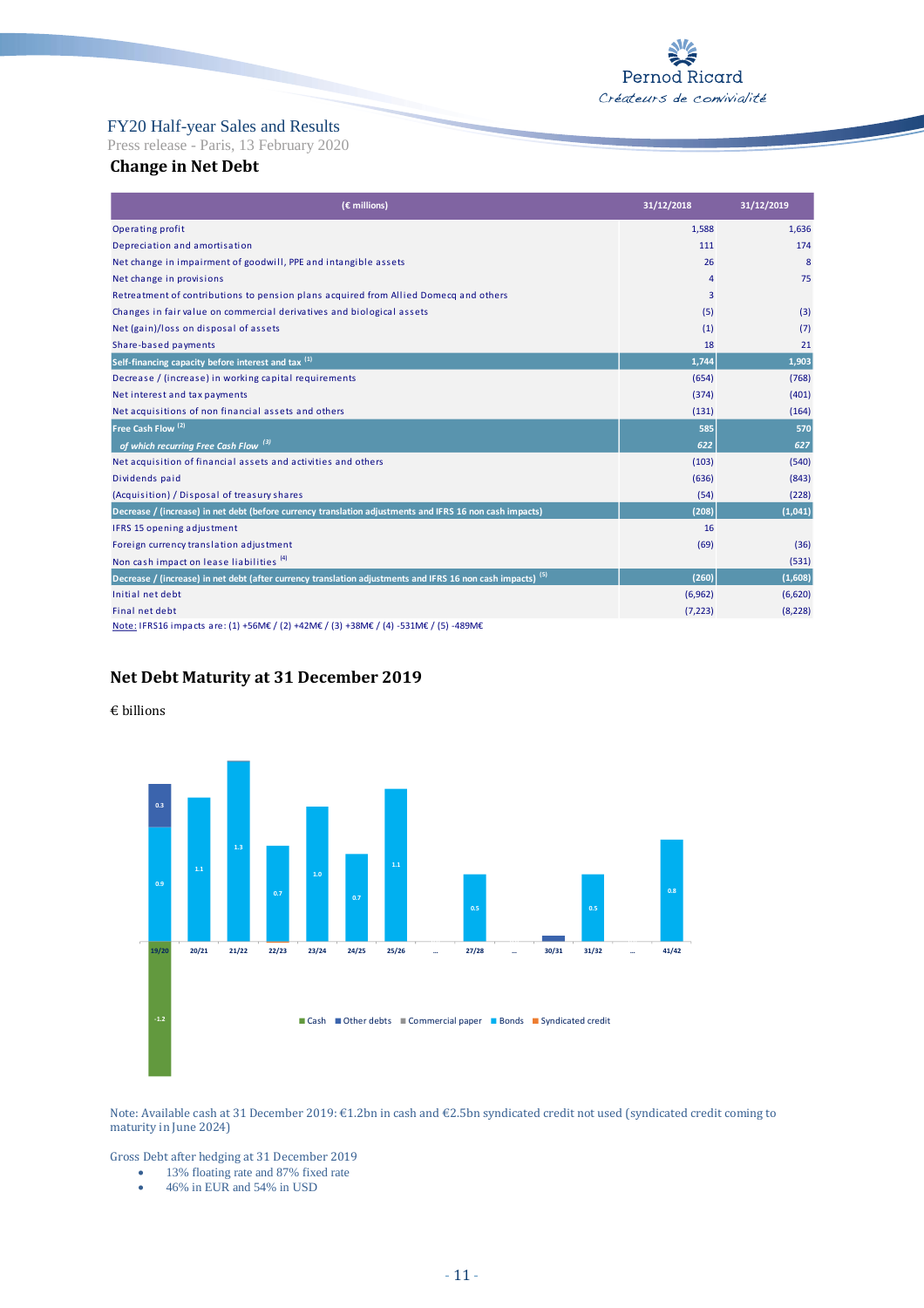

### **Bond details**

| <b>Currency</b> | Par value                                                      | Coupon                     | <b>Issue date</b> | <b>Maturity date</b>                   |
|-----------------|----------------------------------------------------------------|----------------------------|-------------------|----------------------------------------|
|                 | € 850 m                                                        | 2.000%                     | 20/03/2014        | 22/06/2020                             |
|                 | € 650 m                                                        | 2.125%                     | 29/09/2014        | 27/09/2024                             |
|                 | € 500 m                                                        | 1.875%                     | 28/09/2015        | 28/09/2023                             |
| <b>EUR</b>      | € 600 m                                                        | 1.500%                     | 17/05/2016        | 18/05/2026                             |
|                 | € 1,500 m o/w:<br>€ 500 m<br>€ 500 m<br>€ 500 m                | 0.000%<br>0.500%<br>0.875% | 24/10/2019        | 24/10/2023<br>24/10/2027<br>24/10/2031 |
|                 | \$1,000 m                                                      | 5.750%                     | 07/04/2011        | 07/04/2021                             |
|                 | $$1,500$ m                                                     | 4.450%                     | 25/10/2011        | 15/01/2022                             |
| <b>USD</b>      | \$1,650 m o/w:<br>\$800 m at 10.5 years<br>\$850 m at 30 years | 4.250%<br>5.500%           | 12/01/2012        | 15/07/2022<br>15/01/2042               |
|                 | \$201 m                                                        | Libor 6m + spread          | 26/01/2016        | 26/01/2021                             |
|                 | \$600 m                                                        | 3.250%                     | 08/06/2016        | 08/06/2026                             |

### **Net Debt / EBITDA ratio evolution**

|                                                                            | <b>Closing rate</b>     | Average rate <sup>(1)</sup> |
|----------------------------------------------------------------------------|-------------------------|-----------------------------|
| EUR/USD rate Jun FY19 -> Dec FY20                                          | $1.14 \rightarrow 1.12$ | $1.14 \rightarrow 1.12$     |
| Ratio at 30/06/2019                                                        | 2.3                     | 2.3                         |
| EBITDA & cash generation excl. Group<br>structure effect and forex impacts | 0.1                     | 0.1                         |
| Group structure <sup>(2)</sup> and forex impacts                           | 0.2                     | 0.3                         |
| Ratio at 31/12/2019                                                        | 2.7                     | $2.7^{(3)}$                 |

*(1) Last-twelve-month rate*

*(2) Including IFRS 16 impact*

*(3) Syndicated credit leverage ratio restated from IFRS16 is 2.6*